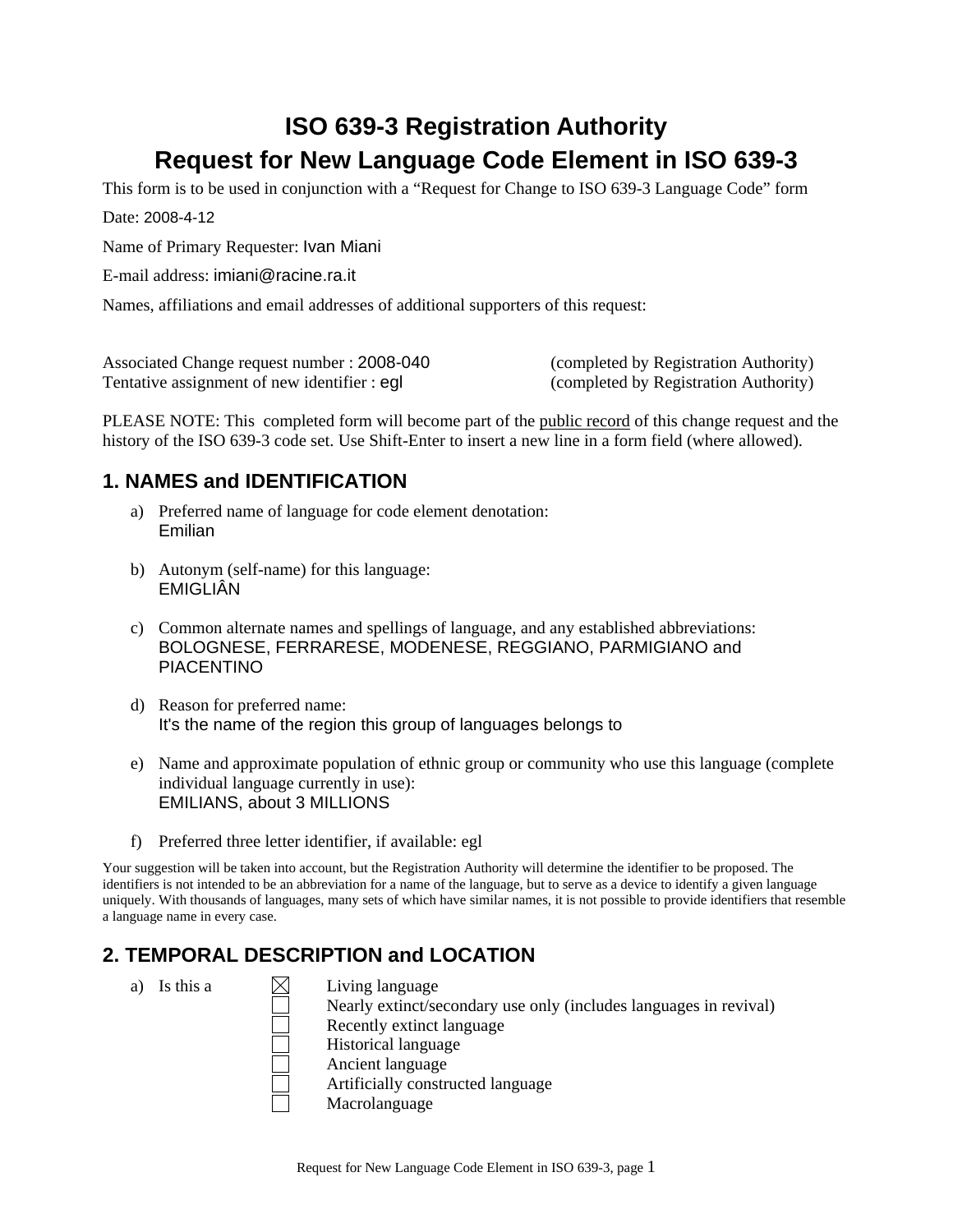(Select one. See explanations of these types at http://www.sil.org/iso639%2D3/types.asp)

For individual languages, also complete:

- b) Countries where used: Italy
- c) Region within each country: towns, districts, states or provinces where used. Include GPS coordinates of the approximate center of the language, if possible: No center of language because each of six varieties has its own features
- d) For an ancient or historical language, give approximate time frame; for a recently extinct language, give the approximate date of the last known user's death

# **3. MODALITY AND LINGUISTIC AFFILIATION**

- a) This language is:  $\Box$  Signed  $\Box$  Spoken  $\Box$  Attested only in writings
- b) Language family, if classified; origin, if artificially constructed: Gallo-Italian
- c) Closest language linguistically. For a Macrolanguage, list the individual languages (adopted and/or proposed) to be included in its group. For signed language, note influence from other signed or spoken languages: Lombard, Piedmontese, Ligurian and Venetian. It must be pointed out that people in Emilia, Romagna, Lombardy, Piedmont and Liguria are today Italian mother-tongue speakers. Emilian nowadays is a secondary use language. In Veneto, on the contrary, people still speak Venetian as mother tongue.

# **4. LANGUAGE DEVELOPMENT AND USE**

a) What written literature, inscriptions or recordings exist in this language? Are there newspapers, radio or television broadcasts, etc.?: **POFTRY** 

GALAVERNA, Domenico Poesie in dialetto parmigiano. - Parma : E. Pezzani, 1857.

TESTONI, Alfredo (1856-1931) Nuvl' e srein... Bozr' in bulgneis. – Bulogna, G. Borronei, 1879. A Bulogna: vers in dialett. - Bologna : Azzoguidi, 1882. Contra l'Espusizion!: unds sunett in bulgneis. 1888 Il matrimonio della Gaetana: femminismo, automobilismo: sonetti della sgnera Cattareina. - Bologna: N. Zanichelli, 1910. I nuovi sonetti della Sgnera Cattareina e Le Narcisate della guerra. Bologna: Zanichelli, 1920.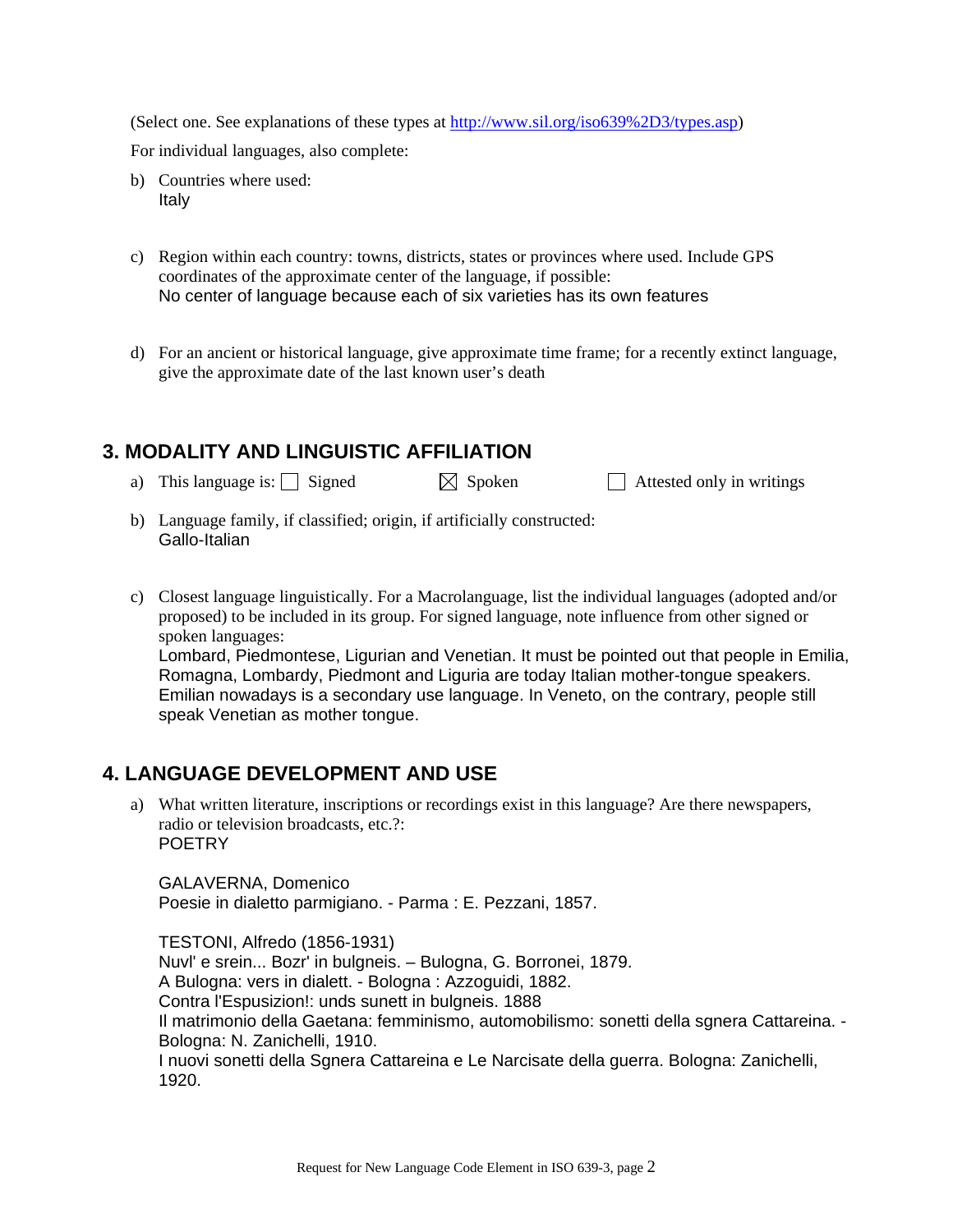GHILLINI, Ugo Mattirioli: Vers in dialett bulgneis. Bologna: Tipopraphy M. Zamboni, 1911.

TREBBI, Oreste La veccia affada : Narzisata pr'i pinein. 1923. La dscumessa dal curaet : fola bulgnaisa. - Bologna : Zanichelli, 1934

LONGHI, Luigi

Un turineis a Bulagna: poemetto in dialetto bolognese; illustrations by Alessandro Cervellati. Bologna: Azzoguidi Co-operative Tipography, 1925. La battaglia dal primar: Vittoria di bulgnis contr'I venezian: poemett medioeval; illustrations by Umberto Bonfiglioli. - Bologna: E. Neri's tipography, 1930 Bulogna, me a t' voi bein! Versi in dialetto bolognese. - Como: E. Cavalleri's Tipography, 1934.

ROLI, Ugo

Falester: poesie dialettali modenesi. Modena: D. Cavallotti, 1936.

PANIGONI, Fernando

All'ombra del dou torr: versi in dialetto bolognese con prefazione. . . Ispirata dal sgner Giovani. - Bologna: Poligrafici Il Resto Del Carlino, 1945.

ROMPIANESI, Gian Battista

El quater stagioun: poesie in dialetto modenese; drawings by Paolo Bedoni. Modena: Tipography ed. Immacolata Concezione, 1965.

PEZZANI, Renzo and VICINI, Luigi Cara al me Sgnor [collection]. - Parma : Battei, 1990.

**ANTHOLOGIES** 

La poesia dialettale ferrarese : antologia di opere tra città e provincia. Edited by Maria Cristina Nascosi ; Foreword by Gian Paolo Borghi. - Ferrara : Centro etnografico ferrarese, 1998.

Cinquecento anni di poesia dialettale modenese. Lodovico Arginelli, Giuseppe Di Genova. - Modena: Mucchi, 2002.

LIVING AUTHORS

GALEAZZI, Giuseppe 1994 La fira dal sperz vaird d'Altai; foreword by Paolo Zauli ; introduction by Vittorio Rizzardi ; drawings bt Paolo Zauli and Fiumi Pietro. Altedo: Tip. Altedo di Lazzari e Trentini.

MANINI, Luciano (pen-name: Narzis da Mal Albergh) 2000 A j ho vest Arlichen e c... 2001 Aventure d'un pensionae 2003 I bar ed piaze

NATALI, Giovanni

Il mondo segreto di Giovanni Natali: poesie in dialetto bolognese / edited by Arrigo Lucchini. - Bologna : Arti grafiche Tamari, 1966.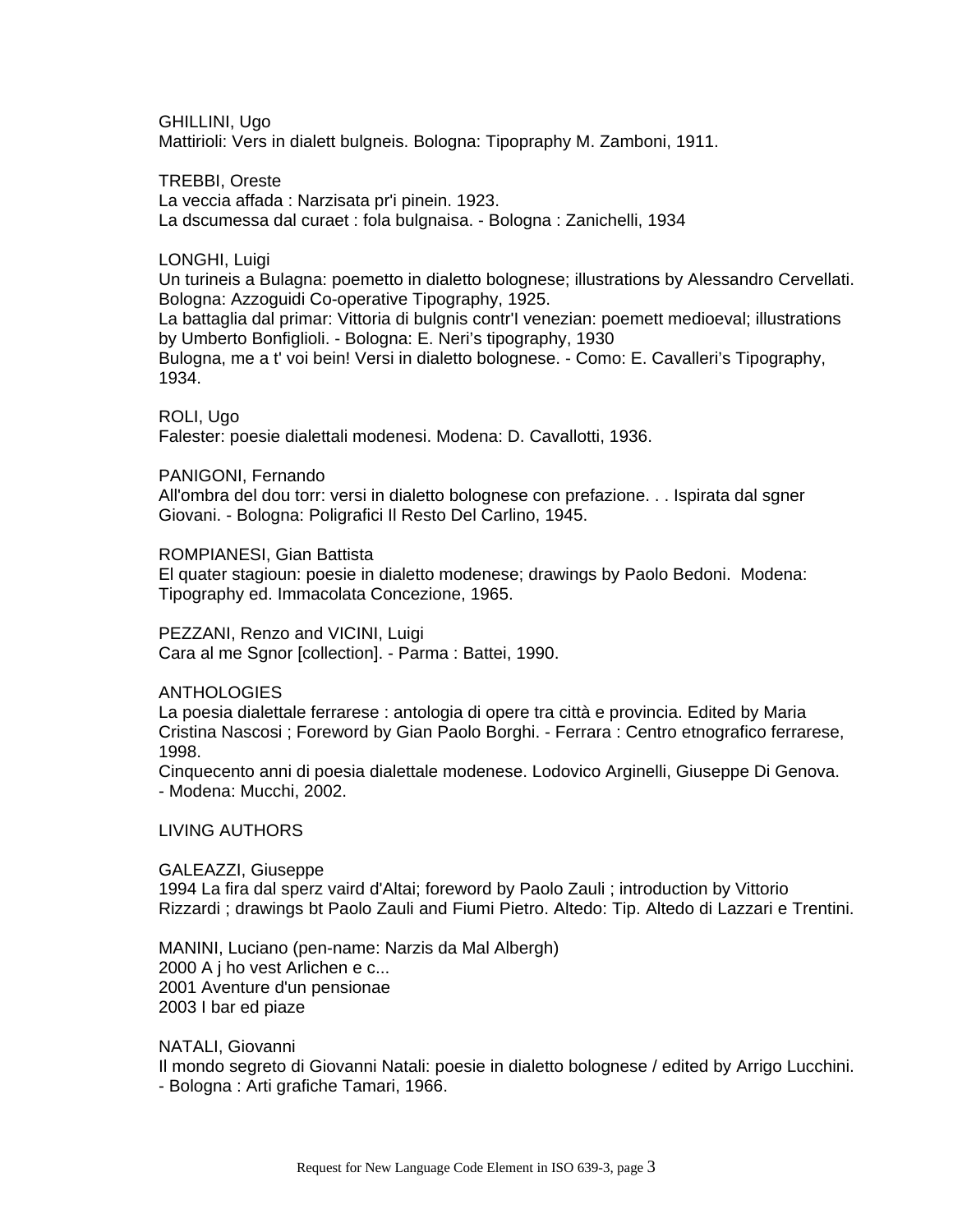LUCCHINI, Arrigo 1966 Zirudella dla zivulla. - Bologna : Sbafatori, 1966

LEPRI, Luigi (pen-name: Gigén Lîvra) 2003 Dí bän só Bulaggna: immagini della vecchia Bologna e Rémm da francbåll; Preface by Francesco Guccini and Loriano Macchiavelli. - Bologna: Pendragon, 2003.

RENTOCCHINI, Emilio Fói sècch. - Spinea: Edizioni del Leone, 1988. Otèvi; introduction by Gian Paolo Biasin. - Sassuolo : Comune : Grafiche Zanichelli, 1994. Segrè. - Sassuolo : Libreria Incontri, stampa 1998. Giorni in prova. - Roma : Donzelli, 2005.

CALLEGARI, Giuseppe

Poesie edite e inedite in dialetto parmigiano; edited by Armando Marchi. - Parma : Grafiche Step, 1985.

#### NARRATIVE

#### DALL'OGLIO, Giuseppe

La Catlenna d' Spazzadour, o siano Gli amori sconcertati de' paesani. Opera molto dilettevole, e onesta in lingua rustica. Al modo degli paesani confinanti al reggiano, e al parmigiano. - In Parma: per Giuseppe dall'Oglio, 1722.

#### PERSONALI, Federico

Una baroffa in t'onna buttega da puster : scena popolare in dialetto modenese. - Modena: Pelloni, 1859.

Maria Pedena : dramma storico popolare in due atti. - Modena : C. Vincenzi, 1862.

#### GALAVERNA, Domenico

Vitta del veir pramsanel Battistein Panada strolegh per necessità : narrazioni rimate in vernacolo parmigiano. - Langhirano: D. Galaverna, 1899.

PRETI, Ugo, ZANASI, Luciano

Sintî quasta... : racconti e monologhi in dialetto modenese. Ugo Preti, Luciano Zanasi. - 1974

Acsè e così : monologhi, racconti e fantasie in dialetto modenese e in italiano. Euro Carnevali (Quarésma). - Modena : Teic, 1983.

### TRANSLATIONS OF THE HOLY BIBLE

PEPOLI, Carlo (1796-1881) L' evangeli secònd S. Mattì, London, impensis L. Lugiani Bonaparte, 186

### THEATRE

TESTONI, Alfredo (1856-1931)

Anca no l'espusizion : commedia in quattro atti originale bolognese. - Bologna: G. Brugnoli e Figli, 1892.

La scoffia d'Anzlein : farsa ridotta in bolognese ; Un fiasch in amour : favola medioevale in 1 atto. - Bologna : G. Brugnoli e figli, 1892.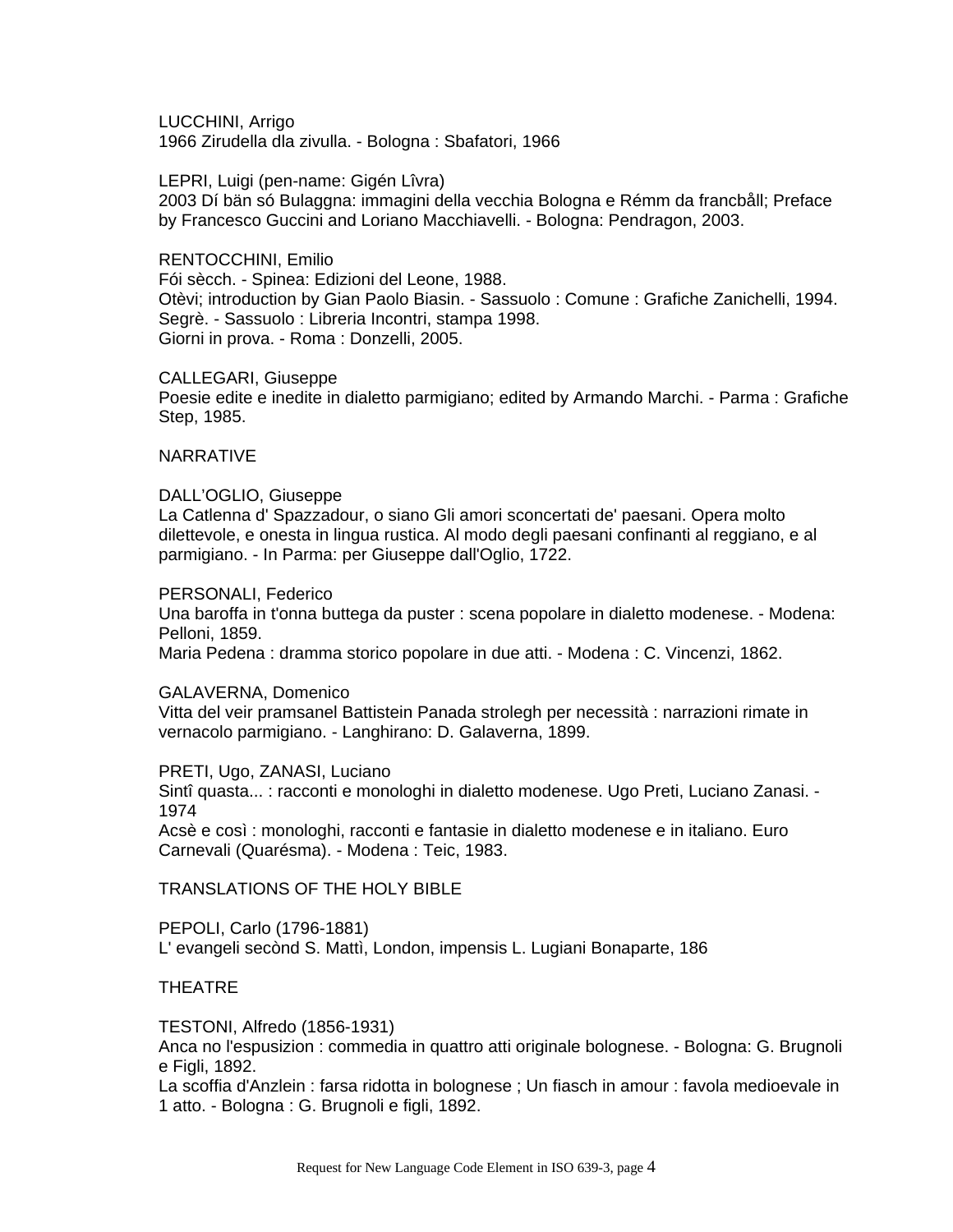Insteriari : commedia in tre atti. - Bologna : G. Brugnoli e Figli, 1892.

Mestreini : commedia in tre atti, originale bolognese. - Bologna: G. Brugnoli e Figli Edit., 1893.

Pisuneint : scen d' fameja divisi in tri att. - Bologna : G. Brugnoli e figli, 1892.

Scuffiareini : commedia in tre atti. - Bologna : G. Brugnoli e figli, 1892.

Quell ch'paga l'oli ... : commedia in tre atti, originale bolognese. - Bologna : G. Brugnoli, 1892.

El tropp e tropp : commedia in due atti originale bolognese. - Bologna: G. Brugnoli e Figli, 1892.

Zirolum el fiaccaresta : commedia in un atto (ridotta in dialetto bolognese). - Bologna : G. Brugnoli, 1892.

La sgnera Tuda : commedia in tre atti originale bolognese. - Bologna : G. Brugnol [ma Brugnoli], 1893.

In dò staff : commedia lirica in tre atti; music by Consiglio comunale. - Edizioni marchese Colombi, 1895

In dov s'mett Garibaldi? : bizzarria in tre parti e cinque quadri. - Bologna : N. Zanichelli, 1927.

La sgnera Cattareina : commedia in tre atti. - 1930.

### CUCCOLI, Angelo

I due anelli magici : Commedia in due atti, con narcisate di Ettore Bresbi. - Bologna : Tip. Economica, 1910.

#### TREBBI, Oreste

L'eredità di faggiolino, ovvero la camera affittata a due : Commedia in un atto dialogata da Ettore Bresbi [Oreste Trebbi's pen-name]. - Bologna : G. Brugnoli e Figli, 1915

#### LEPRI, Luigi

Pirén e al låuv - Pierino e il lupo by S. Prokofiev, bolognese's version by Luigi Lepri. Performed live with " Ensemble Musicale Modenese" e "Ensemble Novecento" orchestras.

### MAZZANTI, Claudio

Piccionaia: pizunera / Concept, theme and screenplay by Claudio Mazzanti ; art director Patrizio Ansaloni ; director Massimo Sarzi Madidini ; music by Antonio Stragapede, Matteo Nahum and Marco Leveratto. - Bologna: Loop, 2006. - 1 DVD (150 mins.) Voices by: Luigi Lepri, Vito. - Languages: Italian, Bolognese; undertitles: Italian, Bolognese, English.

- b) Is this language officially recognized by any level of government? Is it used in any levels of formal education as a language of instruction (for other subjects)? Is it taught in schools?: No official recognition at governmental level, as Lombard, Piedmontese, Ligurian and Venetian. The European Union recognizes the above as "minority languages". The Region Emilia-Romagna has passed in 1994 an Act (Legge Regionale7/11/1994 n. 45 - Emilia-Romagna) for the protection of languages "of local origin".
- c) Comment on factors of ethnolinguistic identity and informal domains of use: Nowadays Emilian is less and less publicly used. It is though used in public bars among the people who know each others, to tell the events of the day and a lot of jokes. At times it can be used also among people who do not know each other; in this case the use of Emilian is aimed to win somebody over. Nowadays most people can understand Emilian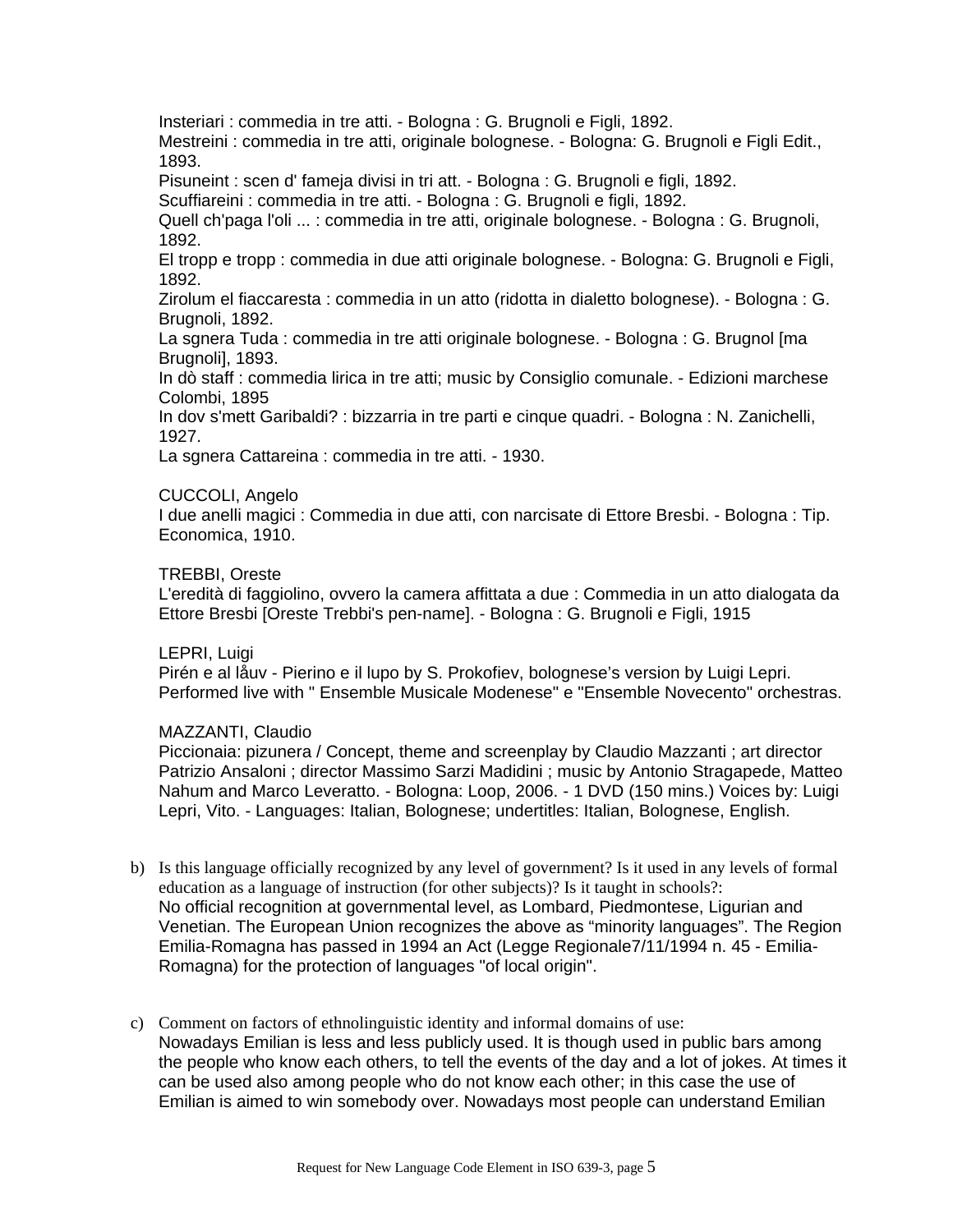even if they cannot speak any word of it at all. The names of centenarian fairs and/or Patron Saints' days have not been translated into Italian: they still maintain their name as signal of cultural identity. For example "Fîra d'j Aj" in San Giovanni in Persiceto>, ""Fîra d'San Làzar" San Lazzaro di Savena

# **SOURCES OF INFORMATION**

You do not need to repeat sources previously identified in the form, "Request for Change to ISO 639-3 Language Code"

- a) First-hand knowledge. Describe: inhabitants of Bologna and his hinterland, Ferrara and his hinterland, Modena, Parma, friends
- b) Knowledge through personal communication. Describe: Mr. Daniele Vitali, co-author of a Dictionary Bolognese-Italiano (see under)
- c) Knowledge from published sources. Include known dictionaries, grammars, etc. (please give complete bibliographical references):

DICTIONARIES and GRAMMARS

Vocabolario portatile ferrarese-italiano, ossia raccolta di voci ferraresi le piu alterate alle quali si sono contrapposte le corrispondenti voci italiane : operetta utilissima ad ogni classe di persone; by Francesco Nannini. - Ferrara, 1805. - Colophon's date: 1815

1820 Vocabolario bolognese co' sinonimi italiani e franzesi; by Claudio Ferrari. - Bologna : Nobili's Tipography

1828 Dizionario parmigiano-italiano; Ilario Peschieri. - Parma : dalla stamperia Blanchon strada S. Lucia n. 29

1851 Nuovo dizionario usuale tascabile del dialetto bolognese colla corrispondente lingua italiana, arrichito di moltissime voci non rinvenibili negli altri dizionari sino ad ora pubblicati / compiled by Mariano Aureli. - Bologna : Tip. Antonio Chierici.

1856-1859 Vocabolario parmigiano-italiano. Carlo Malaspina. - Parma: Carmignani 1857 Vocabolario domestico ferrarese-italiano / by Carlo Azzi. - Ferrara : F.lli Buffa. 1862 Nuovo vocabolario del dialetto bolognese colla corrispondente lingua italiana. - Bologna : A. Chierici, 1862.

1869 Vocabolario bolognese italiano / compiled by Carolina Coronedi Berti. - Bologna : Stab. tipografico di G. Monti.

1893 Dizionario del dialetto modenese : vocabolario modenese-italiano / Ernesto Maranesi. - Modena : Società Tipografica.

1885 Vocabolario parmigiano-italiano; compiled by Carlo Pariset. - Parma: Ferrari e Pellegrini.

1889 Vocabolario ferrarese-italiano / compiled by Luigi Ferri. - Ferrara : Tipografia sociale. 1901 Vocabolario del dialetto bolognese / Gaspare Ungarelli. Bologna : Stab. tip. Zamorani e Albertazzi, pref. 1901.

1901 Vocabolario del dialetto bolognese / Gaspare Ungarelli ; [with an introduction by prof. Alberto Trauzzi about phonetics and morphology]. - Bologna : Stab. tip. Zamorani e Albertazzi.

1966 Dizionario parmigiano-italiano : contenente tutte le voci del dialetto antico e moderno ed una completa antologia delle arguzie e dei proverbi della lingua parmigiana / compilato